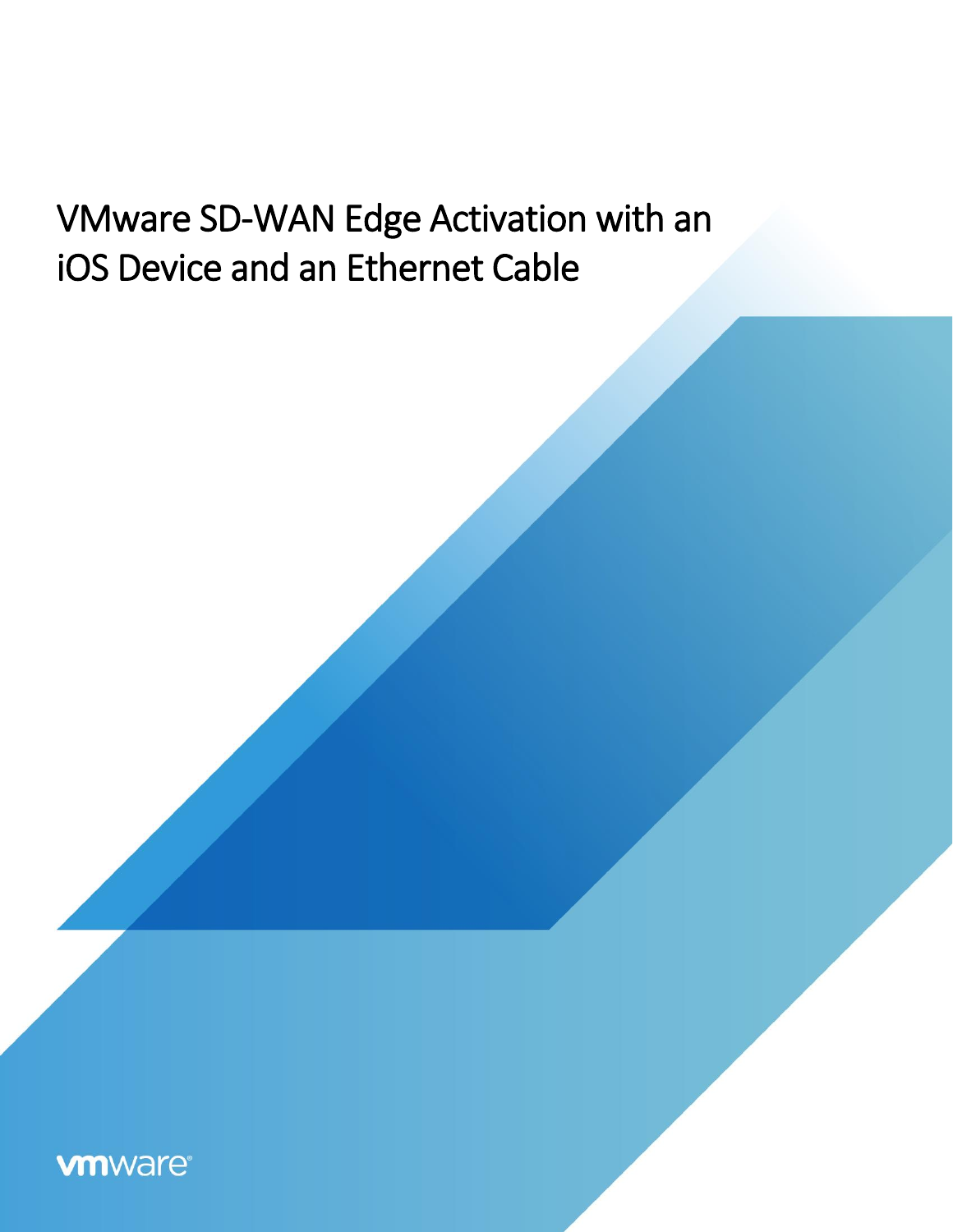### Contents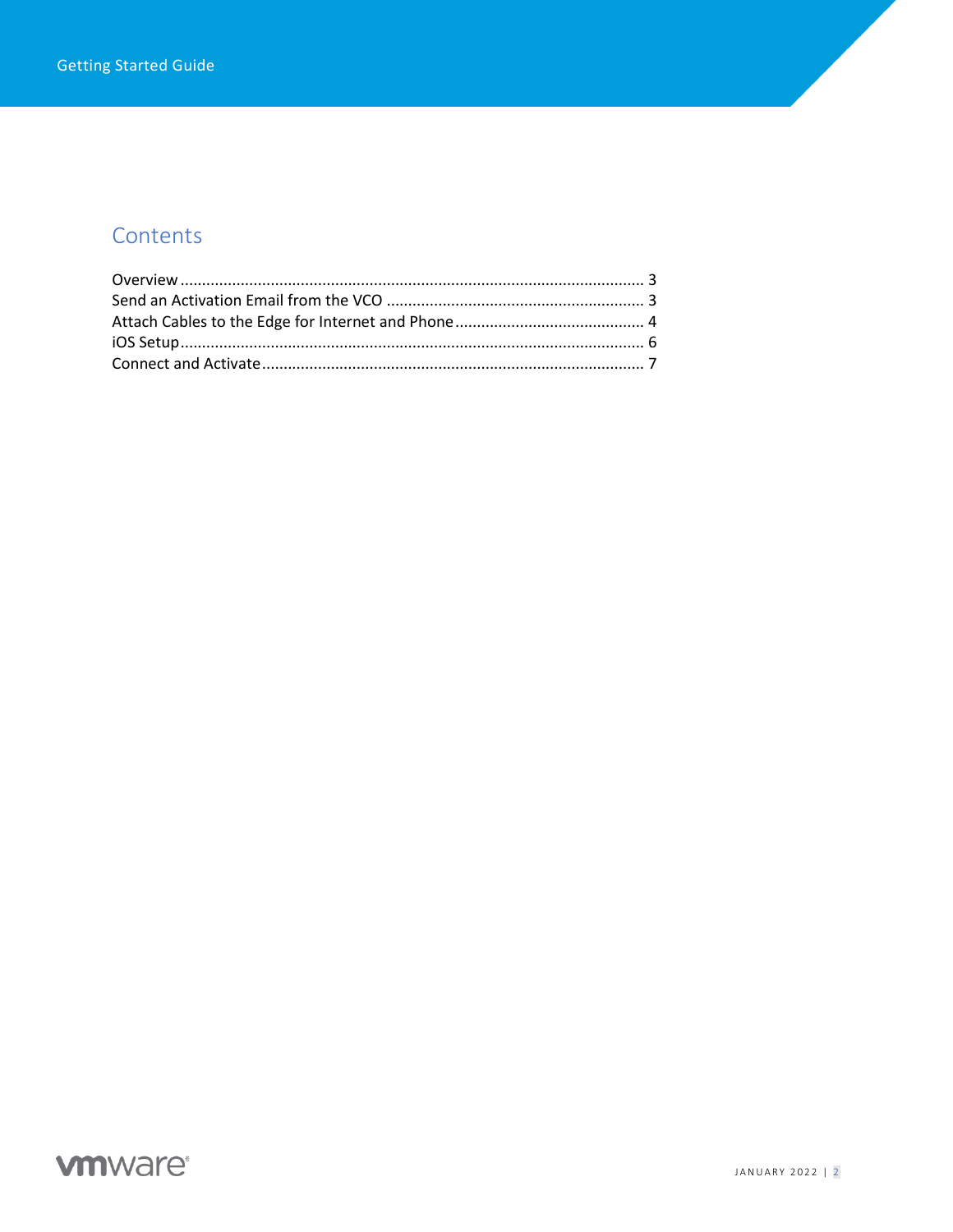#### <span id="page-2-0"></span>Overview

There are multiple ways to activate a VMware SD-WAN Edge. VMware recommends our customers to use the Zero Touch Provisioning push activation whenever possible. Alternatively, our customers also have the pull activation option, which can be done manually by using either the Edge's built-in Wi-Fi or an Ethernet LAN connection. For pull activation, an activation code is generated from VCO and sent through email. (Details can be found in the "Activate Edges" section of VMware SD-WAN Administration [Guide.](https://docs.vmware.com/en/VMware-SD-WAN/3.3/VMware-SD-WAN-by-VeloCloud-Administration-Guide/GUID-D09451A5-B44B-4703-92B5-AB9B0545E02F.html))

This specific document applies to the pull activation method using an Ethernet cable and an iOS device. The example used in this document is an Edge 540 and an iPhone 12 Pro Max. The procedure can be easily adapted for use with other Edge and iPhone/iPad models.

This document provides step-by-step instructions and is intended for anyone activating an Edge for the first time.

#### **Components**

- iPhone/iPad (this example uses an iPhone 12 Pro Max) with email access
- Ethernet adapter suitable for the phone or tablet (a Lightning-to-Ethernet connector in this example)
- Edge configuration completed on the SD-WAN VCO

#### <span id="page-2-1"></span>Send an Activation Email from the VCO

After the Edge configuration is complete, navigate to Configure, Edges, Edge Overview tab, then "Send Activation Email (blue button in the lower right of the figure below).

| <b>Monitor</b>                 | This Edge has been provisioned with activation key K979-QR34-CFQD-JV6V |                                                           |                       |                                                    |  |  |  |  |  |
|--------------------------------|------------------------------------------------------------------------|-----------------------------------------------------------|-----------------------|----------------------------------------------------|--|--|--|--|--|
| Configure                      |                                                                        |                                                           |                       |                                                    |  |  |  |  |  |
| $\triangle$ Edges              | Edges ><br>ℯ<br>Save Changes<br><b>VCE iOS Ethernet</b> (Pending)      |                                                           |                       |                                                    |  |  |  |  |  |
| <b>Profiles</b>                |                                                                        |                                                           |                       |                                                    |  |  |  |  |  |
| <b>Object Groups</b>           | Device<br><b>Edge Overview</b>                                         | <b>Business Policy</b><br><b>C</b> Firewall               |                       |                                                    |  |  |  |  |  |
| Segments                       |                                                                        |                                                           |                       |                                                    |  |  |  |  |  |
| Overlay Flow Control           |                                                                        |                                                           |                       |                                                    |  |  |  |  |  |
| Network Services               | <b>Properties</b>                                                      |                                                           |                       |                                                    |  |  |  |  |  |
| Alerts & Notifications         | * Name                                                                 | VCE IOS Ethernet                                          | <b>Status</b>         | Pending                                            |  |  |  |  |  |
| <b>Test &amp; Troubleshoot</b> | Description                                                            |                                                           | Serial Number         | VC05400005676                                      |  |  |  |  |  |
| <b>Administration</b>          |                                                                        |                                                           |                       | When specified, the Edge must                      |  |  |  |  |  |
|                                | Custom Info:                                                           |                                                           |                       | present this serial number on<br>activation.       |  |  |  |  |  |
|                                | Enable Alerts <sup>O</sup>                                             | $\overline{\mathbf{z}}$                                   | <b>Activation Key</b> | K979-QR34-CFQD-JV6V<br>expires in a month $\Theta$ |  |  |  |  |  |
|                                | <b>Authentication Mode</b>                                             | <b>Certificate Acquire</b><br>$\checkmark$                |                       |                                                    |  |  |  |  |  |
|                                | License                                                                | PREMIUM   100 Mbps   North America, Europe Middle East. v |                       | Send Activation Email.                             |  |  |  |  |  |
|                                | Analytics <b>O</b>                                                     | None                                                      |                       |                                                    |  |  |  |  |  |
|                                |                                                                        | Unlimited analytics licences available.                   |                       |                                                    |  |  |  |  |  |

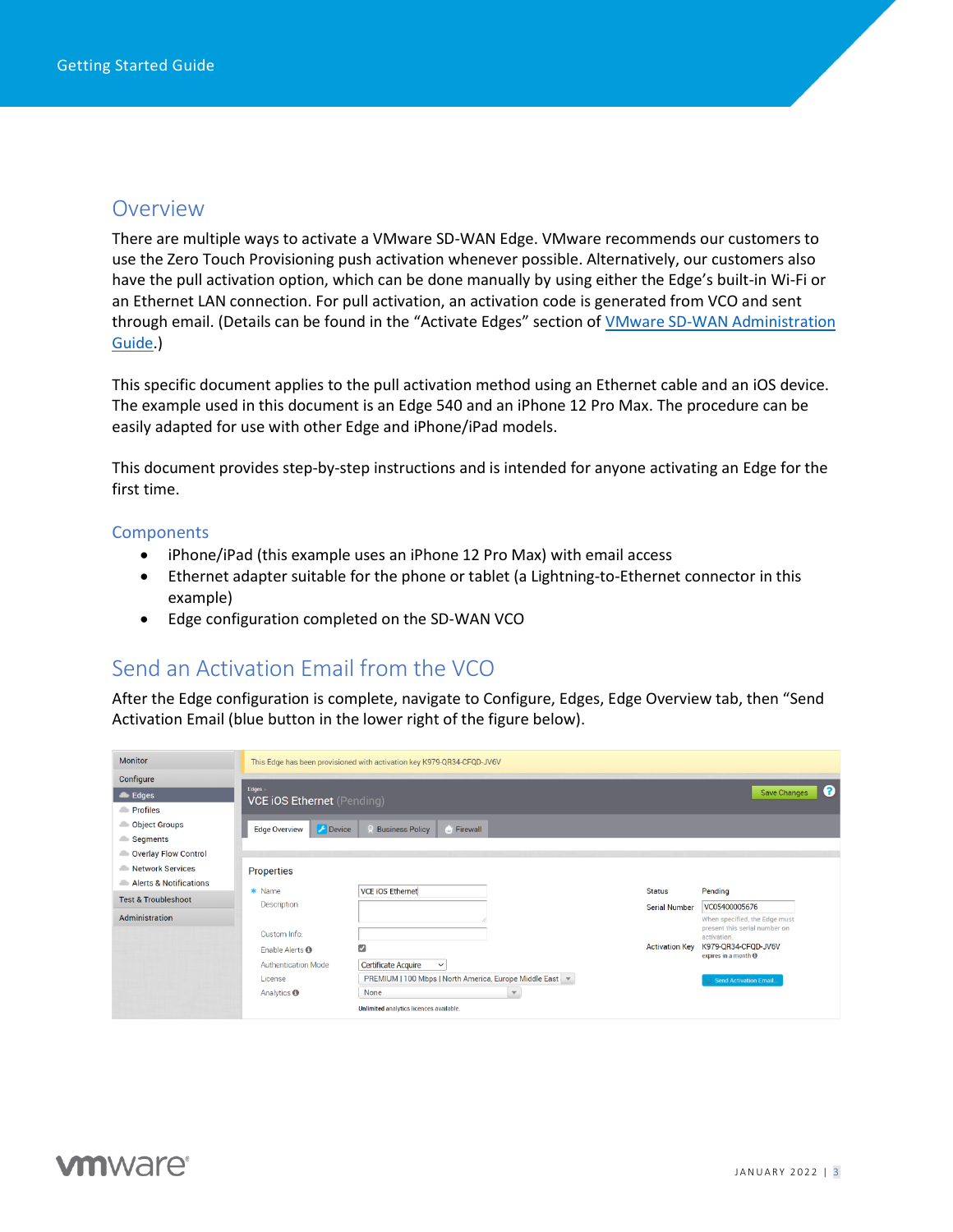Enter the email address for the person who will be activating the Edge in the pop-up that appears, then choose the "send" button:

|                             | <b>Send Activation Email</b>                                                                                                                                                                                                                                                                                                                                                                                                                                                                                                 |
|-----------------------------|------------------------------------------------------------------------------------------------------------------------------------------------------------------------------------------------------------------------------------------------------------------------------------------------------------------------------------------------------------------------------------------------------------------------------------------------------------------------------------------------------------------------------|
| Edge<br>Recipients          | <b>VCE iOS Ethernet</b><br><b>Site Contact</b>                                                                                                                                                                                                                                                                                                                                                                                                                                                                               |
| $*$ From<br>$\ast$ To<br>CC | no-reply@velocloud.net                                                                                                                                                                                                                                                                                                                                                                                                                                                                                                       |
| * Subject<br>Message Body   | <b>Edge Activation</b>                                                                                                                                                                                                                                                                                                                                                                                                                                                                                                       |
| velocloud net               | To activate your Edge, please follow these steps:<br>1. Connect your device to power and any Internet cables or USB modems.<br>2. Find and connect to the Wi-Fi network that looks like "velocloud-" followed by 3<br>more letters/numbers (e.g. "velocloud-01c"), and use "vcsecret" as the password.<br>If your device does not have Wi-Fi, connect to it using an Ethernet cable.<br>3. Click the following link to activate your edge<br>http://192.168.2.1/?activation_key=K979-QR34-CFQD-JV6V&custom_vco=vco134-usvi1. |
|                             | If you experience any difficulty, please contact your IT admin.<br>Close<br>Send                                                                                                                                                                                                                                                                                                                                                                                                                                             |

#### <span id="page-3-0"></span>Attach Cables to the Edge for Internet and Phone

- 1) Power up the Edge.
- 2) Connect the Edge to an available Internet connection using an Ethernet cable. In this example, we use the GE1 port on the 540. Please check documentation for the model that you are installing to determine the correct port since this may vary by model. Documentation for each device is available via [Edge Activation Guides](https://sase.vmware.com/resources?resource=resource-listing-sd-wan%3Aedge-activation-guides)
- 3) Connect an Ethernet adapter to your phone and connect the Edge's LAN port to the Ethernet Adapter. In this example, we connect to the LAN1 port on Edge 540. Please check documentation for the model that you are installing to determine the correct port since this may vary by model. Documentation for each device is available via [Edge Activation Guides](https://sase.vmware.com/resources?resource=resource-listing-sd-wan%3Aedge-activation-guides)

# **vm**ware<sup>®</sup>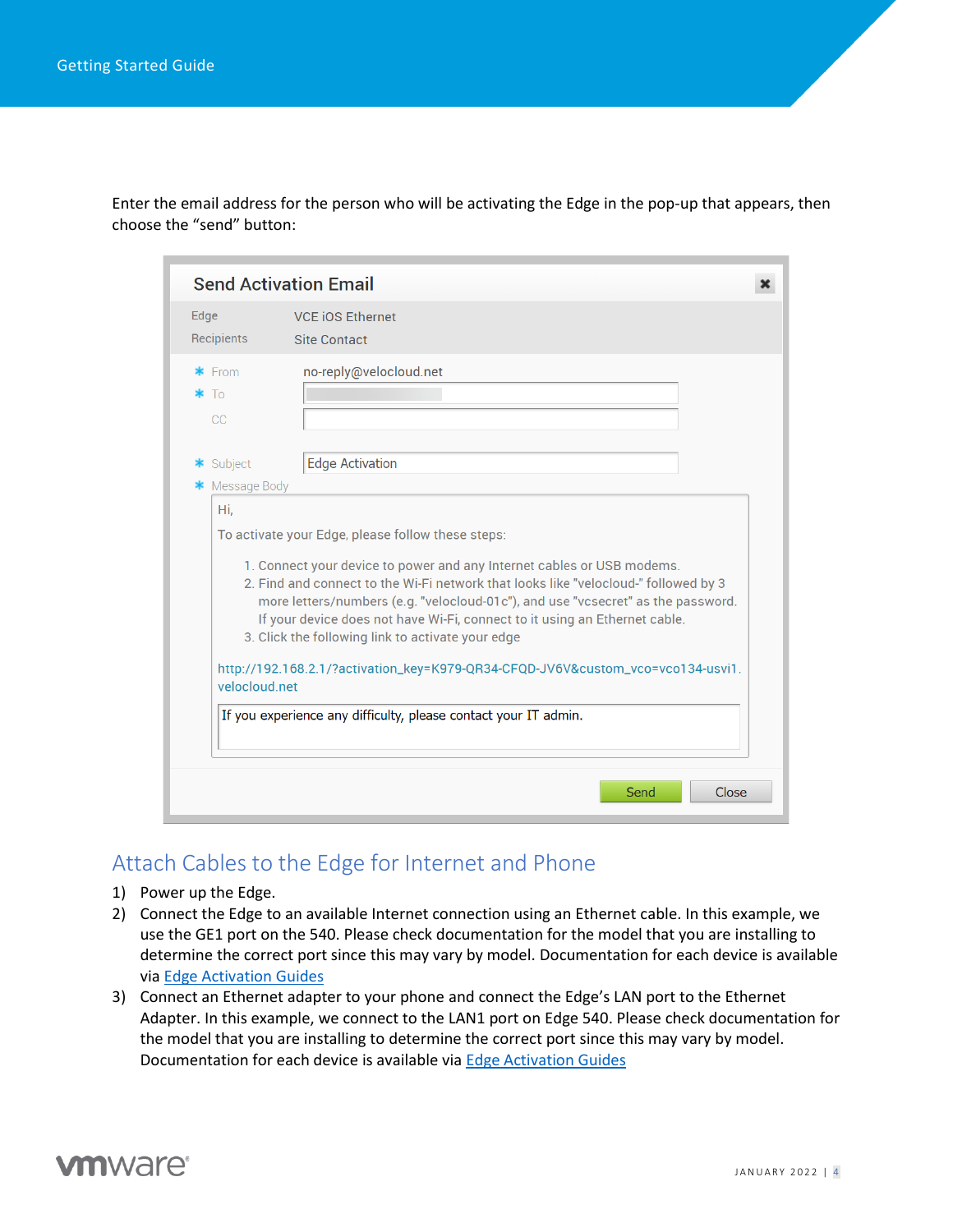Note: The Edge is configured by default to acquire a DHCP IP address from the ISP on the WAN (uplink). The Edge will also assign a DHCP address to the phone connected to the LAN port. When the WAN connection is fully operational, the cloud LED on the front of the Edge would be solid green.

<span id="page-4-0"></span>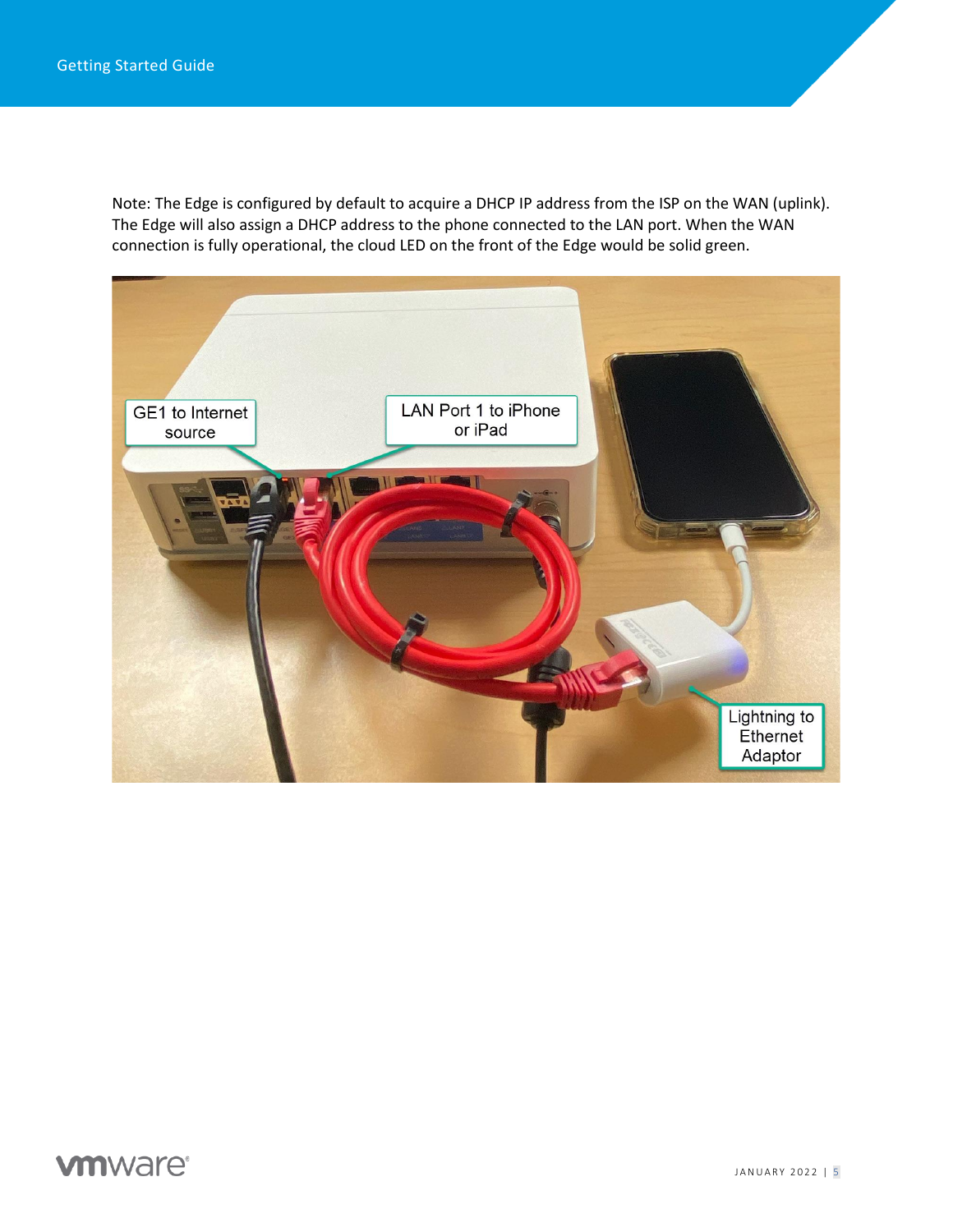# iOS Setup

On your iOS device, ensure the settings are the same as the screenshot below:

<span id="page-5-0"></span>

| 11:22 |                  | .115G           | 11:22                 |          | $\blacksquare$ 11 5G | 11:23                              | .115G                                                    |
|-------|------------------|-----------------|-----------------------|----------|----------------------|------------------------------------|----------------------------------------------------------|
|       |                  |                 | < Settings            | Ethernet |                      | < Ethernet                         | <b>USB 10/100 LAN</b>                                    |
|       | <b>Settings</b>  |                 | <b>INTERFACES</b>     |          |                      |                                    |                                                          |
|       |                  |                 | <b>USB 10/100 LAN</b> |          | $\mathcal{P}$        | Limit IP Address Tracking          |                                                          |
|       |                  | $\,$            |                       |          |                      | known trackers in Mail and Safari. | Limit IP address tracking by hiding your IP address from |
|       |                  |                 |                       |          |                      | <b>IPV4 ADDRESS</b>                |                                                          |
|       | Airplane Mode    |                 |                       |          |                      | Configure IP                       | Automatic >                                              |
| \$    | Wi-Fi            | Ameli >         |                       |          |                      | <b>IP Address</b>                  | 192.168.2.90                                             |
|       | Ethernet         | $\mathcal{L}$   |                       |          |                      | <b>Subnet Mask</b>                 | 255.255.255.0                                            |
|       | Bluetooth        | On $>$          |                       |          |                      | Router                             | 192.168.2.1                                              |
|       | Cellular         | $\,$            |                       |          |                      | <b>DNS</b>                         |                                                          |
| ම     | Personal Hotspot | $\,$            |                       |          |                      | Configure DNS                      | Automatic $\geq$                                         |
|       | VPN              | Not Connected > |                       |          |                      | <b>HTTP PROXY</b>                  |                                                          |
|       |                  |                 |                       |          |                      | Configure Proxy                    | Off $>$                                                  |
| £     | Notifications    | $\rightarrow$   |                       |          |                      |                                    |                                                          |
|       | Sounds & Haptics | $\,>$           |                       |          |                      |                                    |                                                          |
|       | Focus            | $\,>$           |                       |          |                      |                                    |                                                          |
| 居     | Screen Time      | $\,$            |                       |          |                      |                                    |                                                          |
|       |                  |                 |                       |          |                      |                                    |                                                          |
| IØ)   | General          | $\rightarrow$   |                       |          |                      |                                    |                                                          |
|       | Control Center   | $\,>$           |                       |          |                      |                                    |                                                          |
|       | $- - - - - -$    |                 |                       |          |                      |                                    |                                                          |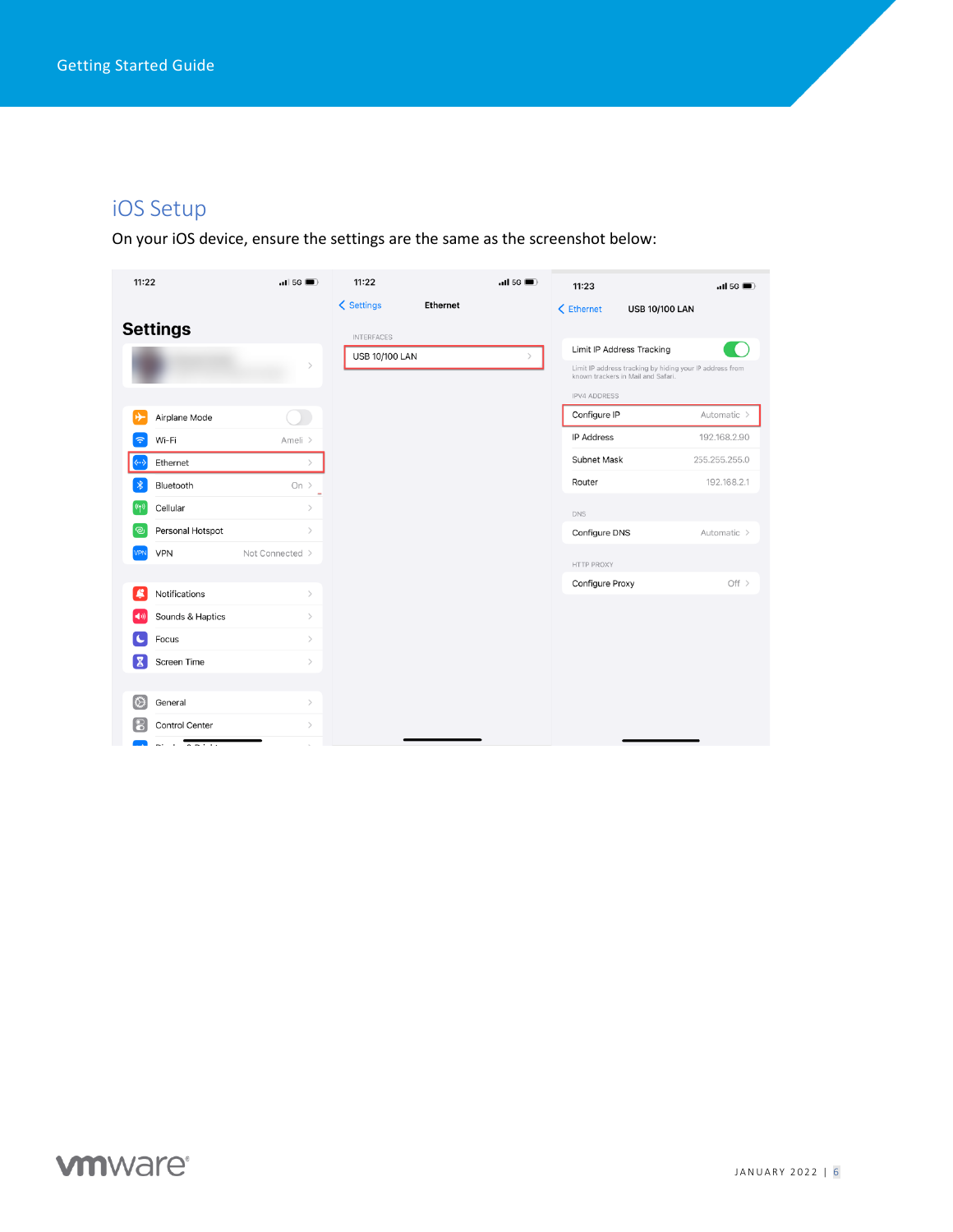#### Connect and Activate

Open the activation email from your phone and click on the activation link at the bottom to activate your Edge:



# **vm**ware<sup>®</sup>